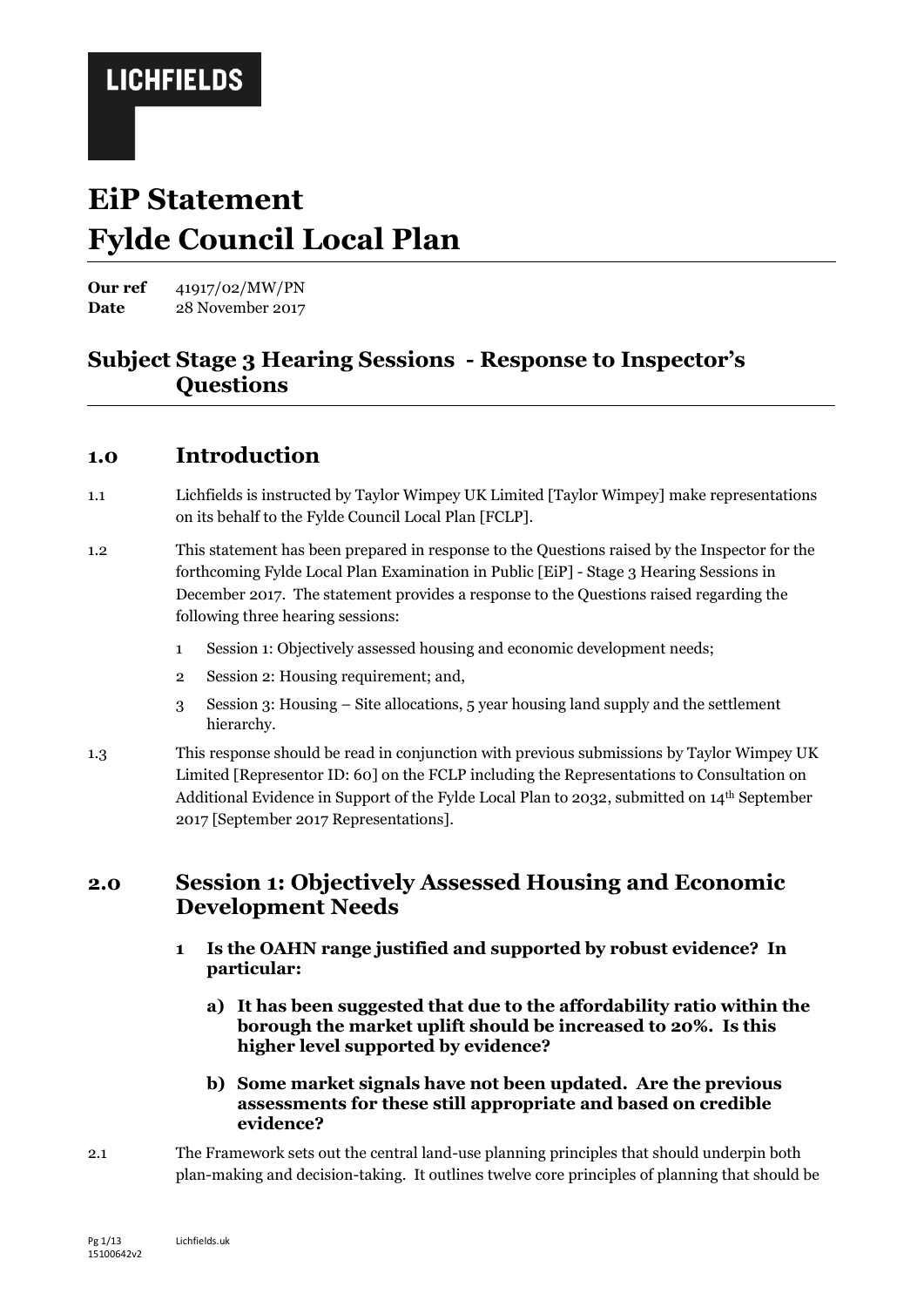taken account of, including the role of market signals in effectively informing planning decisions:

*"Plans should take account of market signals, such as land prices and housing affordability, and set out a clear strategy for allocating sufficient land which is suitable for development in their area, taking account of the needs of the residential and business communities." [§17]*

- 2.2 The Practice Guidance<sup>1</sup> requires that the housing need figure (as derived by the household projections) be adjusted to take into account market signals. It clearly distinguishes between the demographic-led need for housing (generated by population and household growth) and the market signals uplift which is primarily a supply response over and above the level of demographic need to help address negatively performing market signals, such as worsening affordability.
- 2.3 Taylor Wimpey's view in previous representations and hearing statements has been that 10% is an appropriate level of uplift to apply to the demographic starting point. However, since then, new data has been made available, including the Government's consultation on the new methodology for objectively assessing housing need [OAHN]. Our findings are as follows:
	- 1 **House Prices** Our previous analysis confirmed the strength of the Fylde housing market when compared to other authorities. In particular, house prices were found to be higher than adjoining districts, and significantly more than Lancashire as a whole. It was noted that over the period 2000-2015, median house prices have increased by 156% (£111,475) in Fylde, compared to 121% and133% in Blackpool and Wyre respectively.

The latest data for 2016 has now been published. This suggests that the median house price in Fylde has increased from £184,950, to £190,000. There has been an increase of 188% in the median house price between 1999-2016, compared to 172% over the same time period for Lancashire and 203% for England as a whole. It is apparent that house prices in the Borough have continued to accelerate at a level in excess of the County average.

- 2 **Rents** The SHMA Addendum 2 indicated that Fylde's mean private rental levels were above the comparator areas, with a mean rate of  $\pounds$ 583, above South Ribble at  $\pounds$ 578, Wyre at  $£555$  and Blackpool at £495. Whilst the rate of growth since 2010/11 has remained largely static, at just 1.2%, this contrasts with the fall in rental levels experienced in Wyre and Blackpool (at -2.5% and -3.6% respectively). The latest data suggests that median monthly rents in Fylde have decreased, to £550 (as of March 2017), compared to £675 for England and £515 for Lancashire.
- 3 **Affordability**  The SHMA Addendum 2 acknowledges the affordability issues faced within Fylde. Overall the affordability ratio has been lower than the national average, but the affordability ratio of 6.22 in Fylde in 2013 was higher that Wyre (6.12) and Blackpool (4.59).

According to the latest 2016 figures, the resident-based affordability (house prices to resident-based earnings) has increased from 7.36 in 2015, to 7.74 in 2016 in Fylde. Since 2002 (4.1), this represents an increase of 88%, a rate far higher than the national average rate of change over the same time period (59%). It is also a higher rate of change than the County-wide average (of 85%). It is also important to note that despite the significantly lower house prices in Fylde when compared to the country as a whole, the resident-based

-

<sup>1</sup> 2a-020-20140306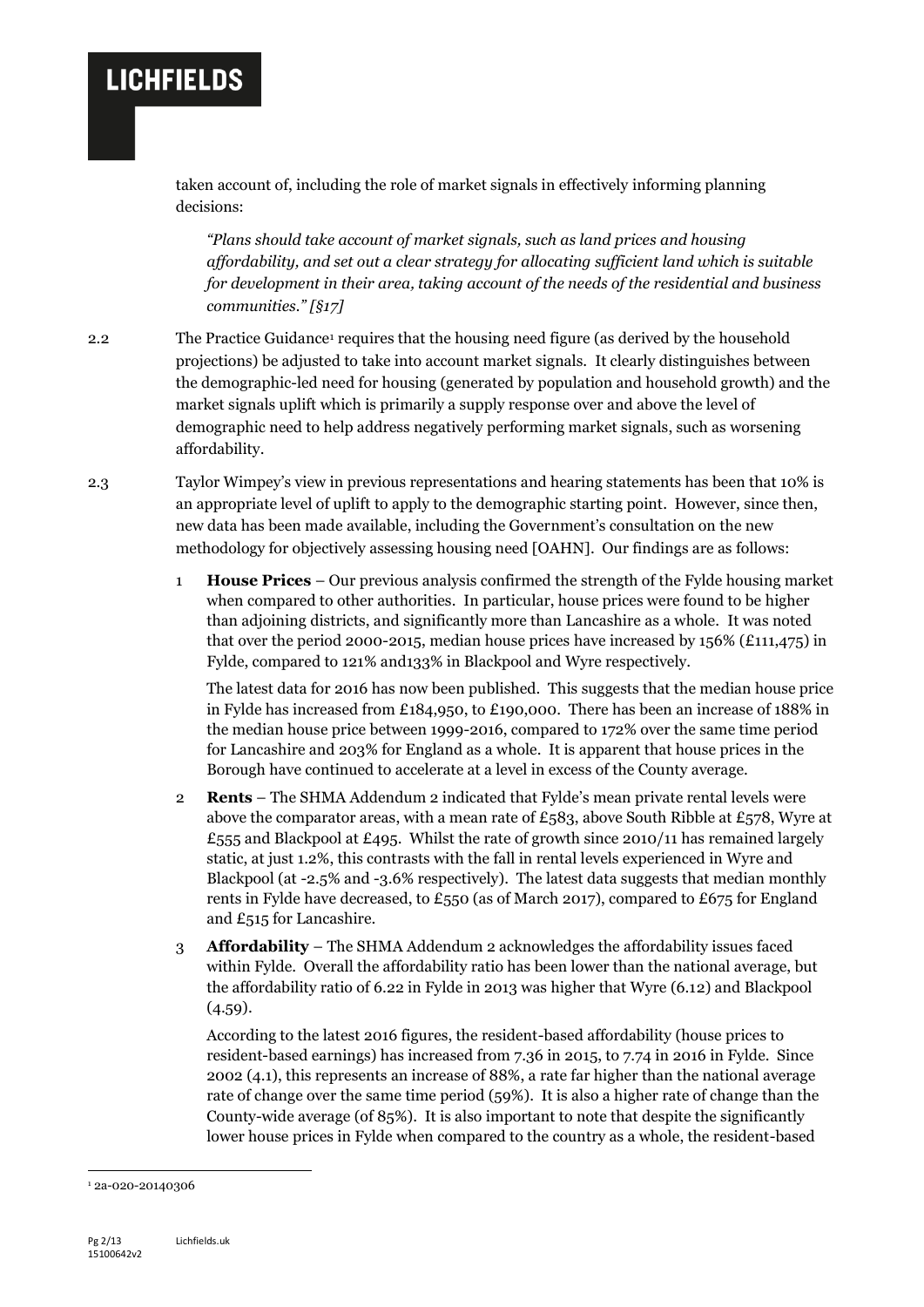

#### affordability ratio is higher than the national rate, of 7.2.



Source: ONS Affordability data 2017

**Rates of Development** – the Practice Guidance<sup>2</sup> is clear that historic rates of development should be benchmarked against the planned level of supply over a meaningful period. Net housing completions over the last two decades are reviewed in the 2015 Addendum and indicate an under-delivery of 764 dwellings over the period 2003 to 2011 when set against the 306 dpa RS target. At the base date of the modelling undertaken by Edge Analytics (2012/13), the backlog had increased to 1,073. This is clearly a very significant level of under-delivery and is likely to have had an adverse impact on many of the other worsening housing market signals. However, since 2010/11, the cumulative number of net housing completions is 1,503 against a cumulative target of 2,490, an underdelivery of 987 dwellings against the current housing target. This includes a correction of - 35 for historic completions set out in the Council's response to the September 2017 Representations [Council's October 2017 Response]. Therefore the Borough has a clear record of persistent under-delivery.

- 2.4 The data is unchanged for overcrowding as this is based on 2011 Census data.
- 2.5 The position is therefore complicated, with certain indicators increasing, whilst others have declined. However in general, it is clear that the having consistently under-delivered housing for a number of years (2016/17 notwithstanding), despite having comparatively low house prices when compared to the national average, Fylde remains an unaffordable place to live for many residents, and the situation is worsening. It has reached a point where Fylde has a higher affordability ratio than the national average (which includes London and the Southeast).
- 2.6 On 14th September 2017 CLG published "*Planning for the right homes in the Right Places*". The consultation seeks views on a number of changes to planning policy and legislation following on from the Government's Housing White Paper, "*Fixing Our Broken Housing Market*" (2017). Of particular relevance to this Addendum is CLG's proposed approach to a standard method for calculating local housing need, including transitional arrangements
- 2.7 The proposed approach in the consultation document to a standard OAHN methodology consists of three components. The starting point would continue to be a demographic baseline using the latest CLG household projections (over a 10-year time horizon), which is then

-

<sup>2</sup> 2a-019-20140306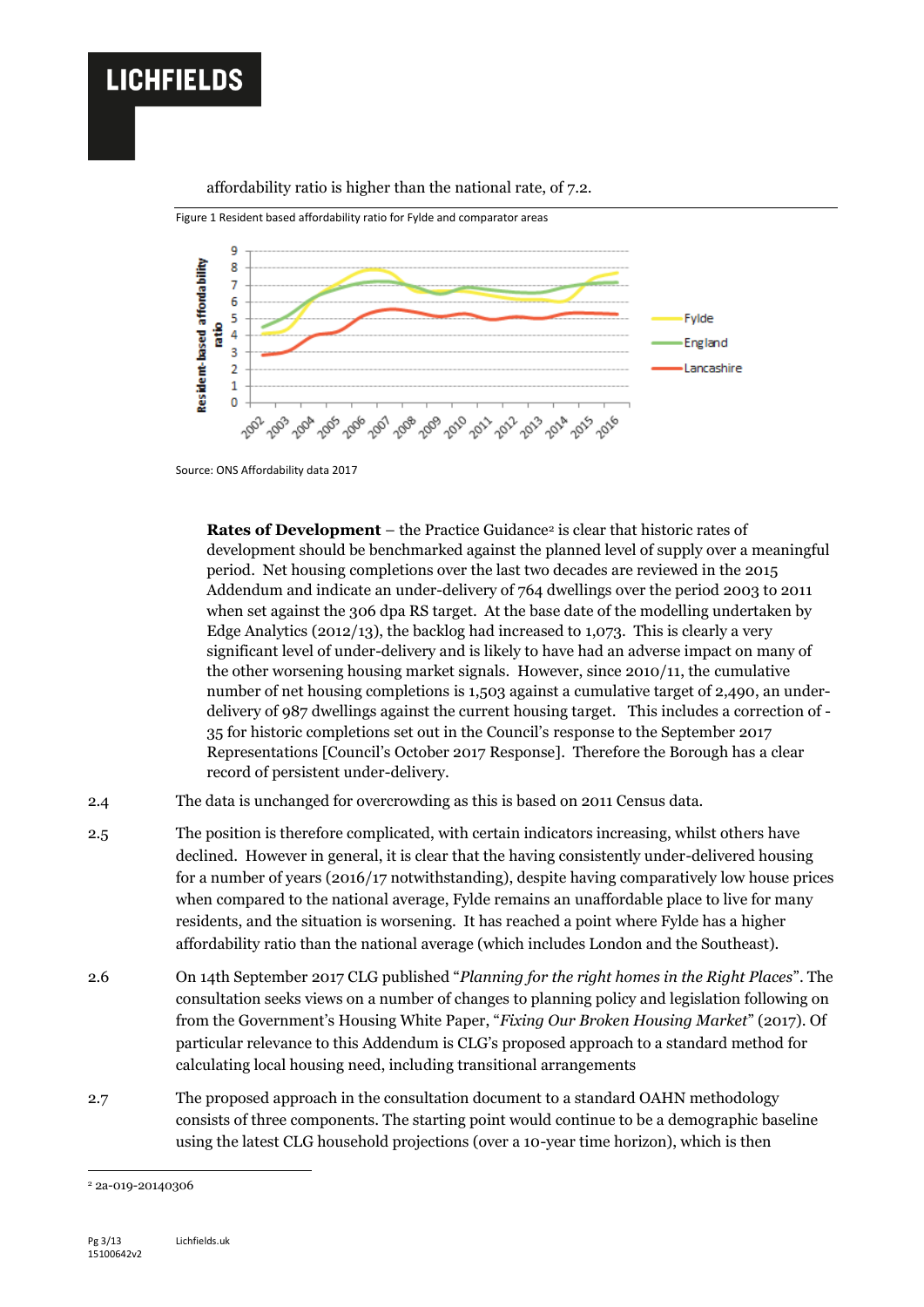modified to account for market signals (the median price of homes set against median earnings). The modelling proposes that each 1% increase in the ratio of house prices to earnings above 4 results in a ¼% increase in need above projected household growth.

- 2.8 The data indicates that for Fylde Borough, an uplift of 11% should be applied to the demographic starting point.
- 2.9 On balance, Taylor Wimpey's view remains unchanged, and that a market signals uplift of 10% would be appropriate for Fylde Borough.

#### **c) Some representors suggest that large employers in the area are contracting, which would result in a lower housing need. Is this the case and does the evidence support a lower jobs growth forecast?**

2.10 Whilst some employers in the area may be experiencing some contraction, others are experiencing growth and the number of people in work nationally is at an all-time high. Since the recession in 2008/09, the total number of residents in employment in Fylde Borough has increased steadily, to 35,700 as of June 2017.

|                       | Economically Active - In Employment |  |  |  |  |  |
|-----------------------|-------------------------------------|--|--|--|--|--|
| July 2008 - June 2009 | 33,600                              |  |  |  |  |  |
| July 2009 - June 2010 | 33,800                              |  |  |  |  |  |
| July 2010 - June 2011 | 35,800                              |  |  |  |  |  |
| July 2011 - June 2012 | 34,300                              |  |  |  |  |  |
| July 2012 - June 2013 | 35,700                              |  |  |  |  |  |
| July 2013 - June 2014 | 33,600                              |  |  |  |  |  |
| July 2014 - June 2015 | 34,700                              |  |  |  |  |  |
| July 2015 - June 2016 | 35,600                              |  |  |  |  |  |
| July 2016 - June 2017 | 35,700                              |  |  |  |  |  |

Table 1 Number of Economically Active People In Employment in Fylde Borough

Source: ONS Annual Population Survey 2017

2.11 Although uncertainty remains concerning the economic impacts of Brexit, the Framework requires Local Authorities to do 'everything they can' to boost economic growth. We have considered the growth opportunities likely to result from the Enterprise Zone and do not consider a lower growth projection is suitable at this time.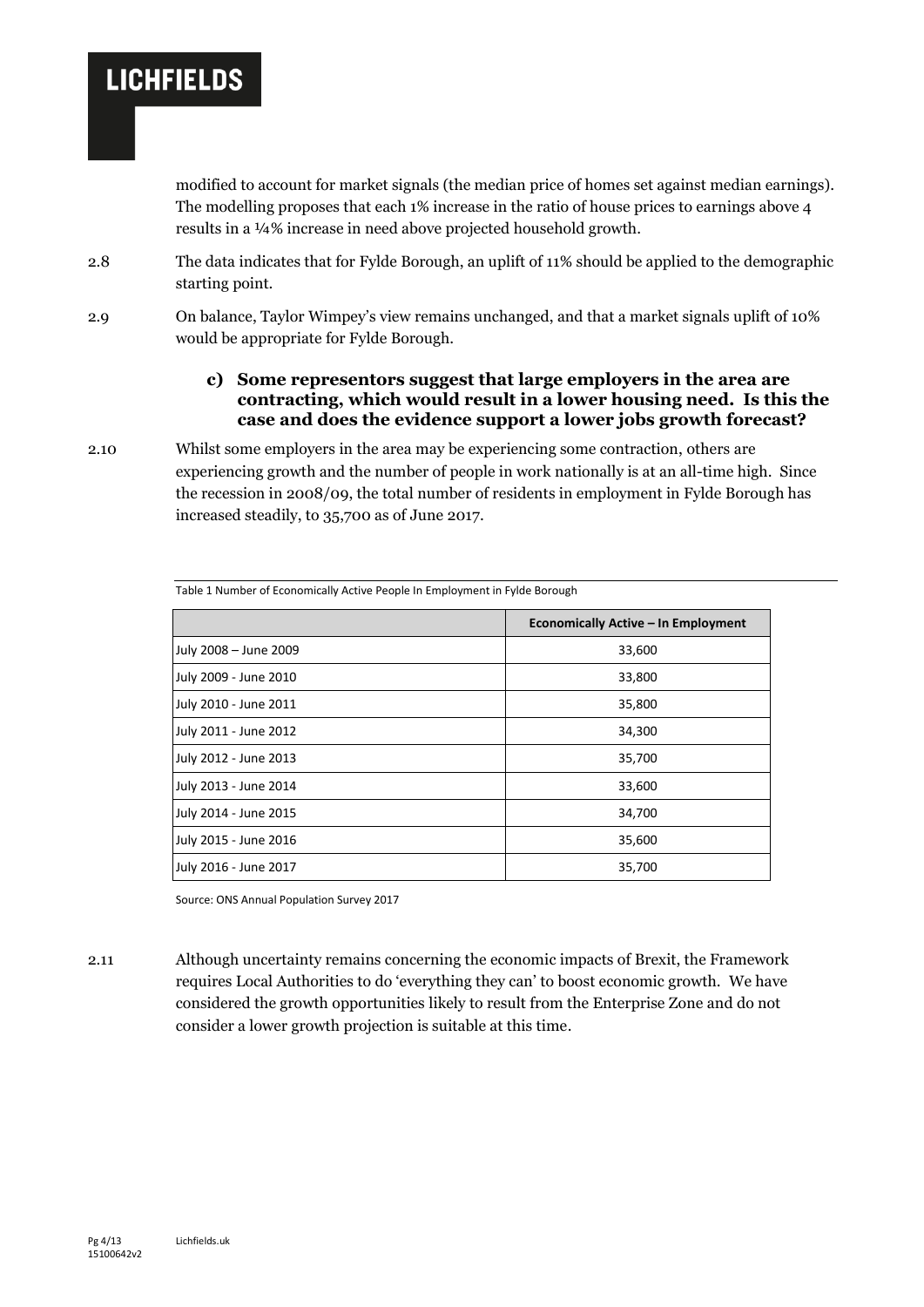- **d) Other representors suggest that an allowance for additional jobs growth at the Enterprise Zones should be taken into account in the assessment. Does the evidence support such an allowance? Does the Council's economic strategy rely on growth at the Enterprise Zones? Are the economic and housing strategies aligned within the plan?**
- 2.12 The Enterprise Zones clearly form a key part of the economic strategy for the Council. The Blackpool and the Fylde Framework for Inclusive Growth and Prosperity identifies the Enterprise Zones as genuine opportunities to generate jobs in the decades ahead. It goes on the highlight the Enterprise Zones as presenting a once in a generation opportunity to unleash potential and drive job creation. The Fylde Borough Council Economic Development Strategy identifies the Enterprise Zone at Warton as one of its 11 key themes. It is noted that at the time of this document the Airport Enterprise had not been identified.
- 2.13 Throughout the Local Plan the role of the Enterprise Zones is clearly set out. The preface of the Local Plan sets out Fylde's important part of the Lancashire economy, and sets out regionally significant business sectors including BAE Systems, part of the Warton Enterprise Zone and Blackpool Airport and its associated Enterprise Zone. Whilst the spatial portrait identifies the Warton Enterprise Zone as having potential to improve the economic and physical connectivity of Fylde, and the vision makes reference to both Enterprise Zones. Strategic Objective 4 highlights the key role the Enterprise Zones in developing a distinctive image of the borough as a business location. The strategic locations for development include land at Blackpool Airport Enterprise Zone (14.5ha), representing just under a quarter of employment allocations (62ha).
- 2.14 The Council's housing requirement figure of 415 dpa disregards the creation of new jobs at the Enterprise Zones over the plan period. This is not realistic and conflicts with the Council's economic strategy. Furthermore, it also fails to take into account the need to attract more residents of working age to the Borough in order to create a more balanced community and one that is able to provide a better match with the skilled employment opportunities that are likely to be generated. Even a figure of 430dpa does not take into account the creation of jobs in the Enterprise Zones and therefore the OAHN should be a lot higher than the 415dpa figure being pursued by the Council and higher even than 430dpa.
- 2.15 The Practice Guidance<sup>3</sup> notes that demographic trends should be applied as a starting point when assessing the OAHN. It goes on to state that consideration should also be given to the likely change in job numbers. This reflects the importance that the Framework [§158] places on the economy and the requirement to *"ensure that their assessment of and strategies for housing, employment and other uses are integrated, and that they take full account of relevant market and economic signals".*
- 2.16 In modelling the impact forecast job growth on OAHN, the Fylde Addendum 3 utilises the findings of the Council's *'Independent Assessment of the Economic Prospects of Fylde'* prepared by AMION in May 2017<sup>4</sup> [Independent Economic Assessment] which states that an average of three forecasts (Oxford Economic, Cambridge Econometrics and Experian) is considered to be representative of future job growth within Fylde. The Independent Economic Assessment

1

<sup>3</sup> ID: 2a-015-20140306

<sup>4</sup> Additional Evidence Document. Appendix 1, Annex 1. Page 46.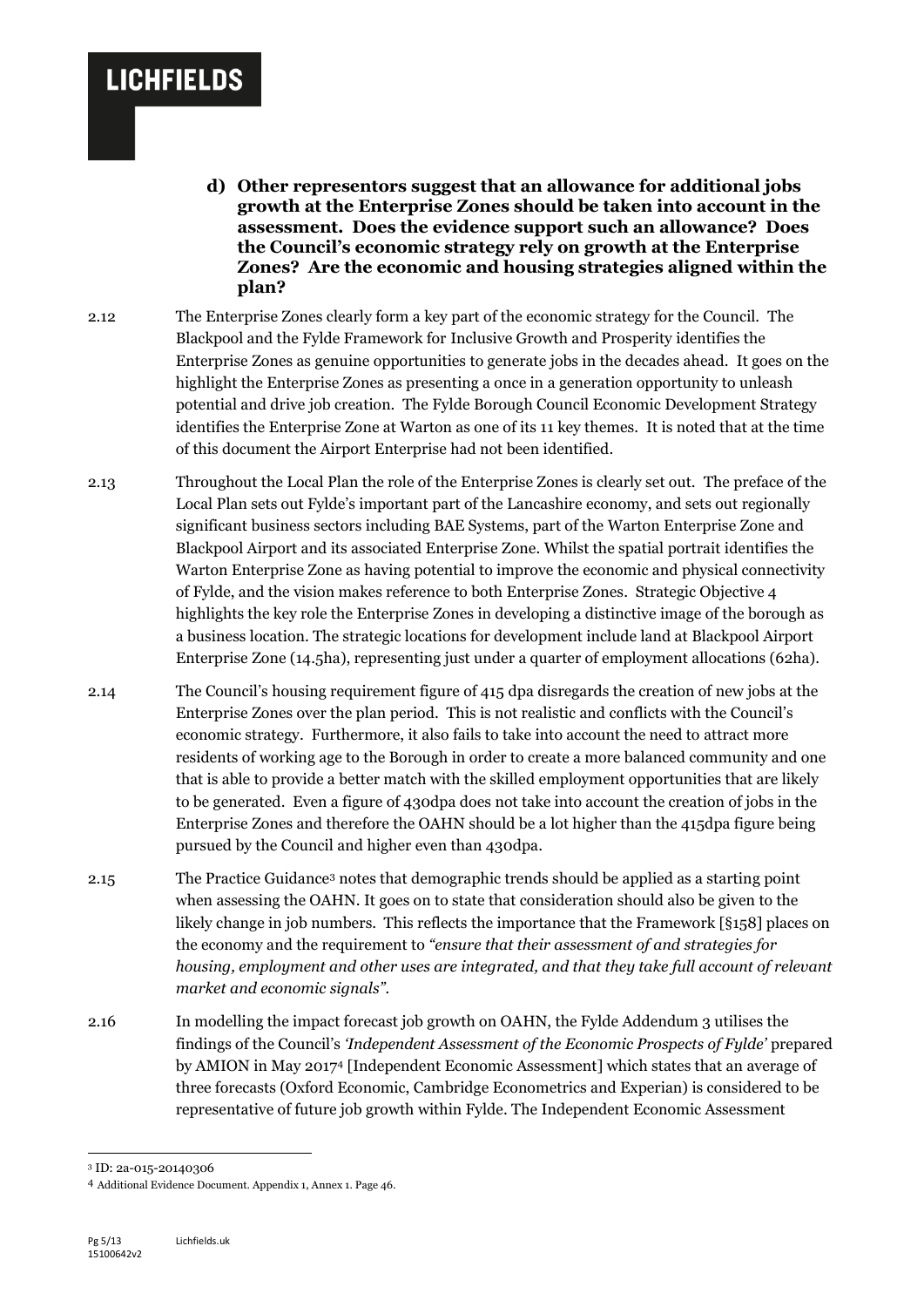presents two variant approaches to calculating the likely future job growth on the basis of a calculated average and concludes at Section 5 that *"it is reasonable to assume that the level of future employment growth in Fylde will lie in the range of 55 jobs to 91 jobs per year, between 2015 and 2032."*

2.17 Overall, the Fylde Addendum 3 concludes that it is a reasonable to assume that there will be an associated need for between 408 and 432dpa to support the forecast job growth in the Borough and notes that *"the Independent Economic Assessment concludes that it is 'expected…that the likely level of employment growth will be at the upper end of this range. It is therefore considered that the full need for housing will be more closely aligned with the upper end of the modelled jobs-led scenarios."* [§4.49]

- 2.18 The Council states in its Additional Evidence Document [§2.11] that it considers *"OAN is an assessment of need reflecting future jobs growth independent of any policy influences. Within Fylde the Council considers that the two Enterprise Zones are a 'policy-on' consideration that should at this moment in time not unduly influence the assessment of likely job growth the be considered through assessment of OAN."*
- 2.19 Taylor Wimpey considers that the Council has misinterpreted its evidence base in coming to this conclusion. The Fylde Addendum 3 [§4.21 & §4.38] clearly states that 410 - 430dpa is the OAHN for the Borough. It does not at any point refer to this range being a policy choice or the housing requirement for the Borough. In referring to the lower level of population growth and housing growth identified at Table 4.3 of Fylde Addendum 3, the Council has failed to acknowledge that Section 4 of the Independent Economic Assessment concludes that:

*"The analysis of the labour force profile in the Independent Economic Assessment recommends that it would be prudent to retain the more modest adjustments to labour force adjustments used in the main scenarios presented in this Addendum. This recognises the scale of job growth forecast in Fylde, the distinct projected changes to the age profile of Fylde and the significant impact of an increasingly ageing population as well as the range of industrial sectors in which growth is forecast. It is considered on this basis that it is reasonable to assume that in order to support the likely job growth concluded in the Independent Economic Assessment that there will be an associated need for between 408 and 432 dwellings per annum to support the forecast job growth."<sup>5</sup>*

- 2.20 In this context, Taylor Wimpey considers it important to highlight that:
	- 1 The upper and lower figures of employment change presented at Table 5.1 are simply different ways of projecting forward the average of the three forecasts i.e. they have nothing to do with policy choices;
	- 2 The higher figure (based on the yearly average of the three forecast data sets) is still below the growth in employment seen over some years within Fylde;
	- 3 The implications for job growth of the Enterprise Zones has no influence on the model; and,
	- 4 The level of growth suggested by the yearly average of the three forecast datasets is more reflective of recent historic trends and therefore allows for flexibility.

-

<sup>5</sup> Additional Evidence Document. Appendix 1, Annex 1. §4.48 and 4.49.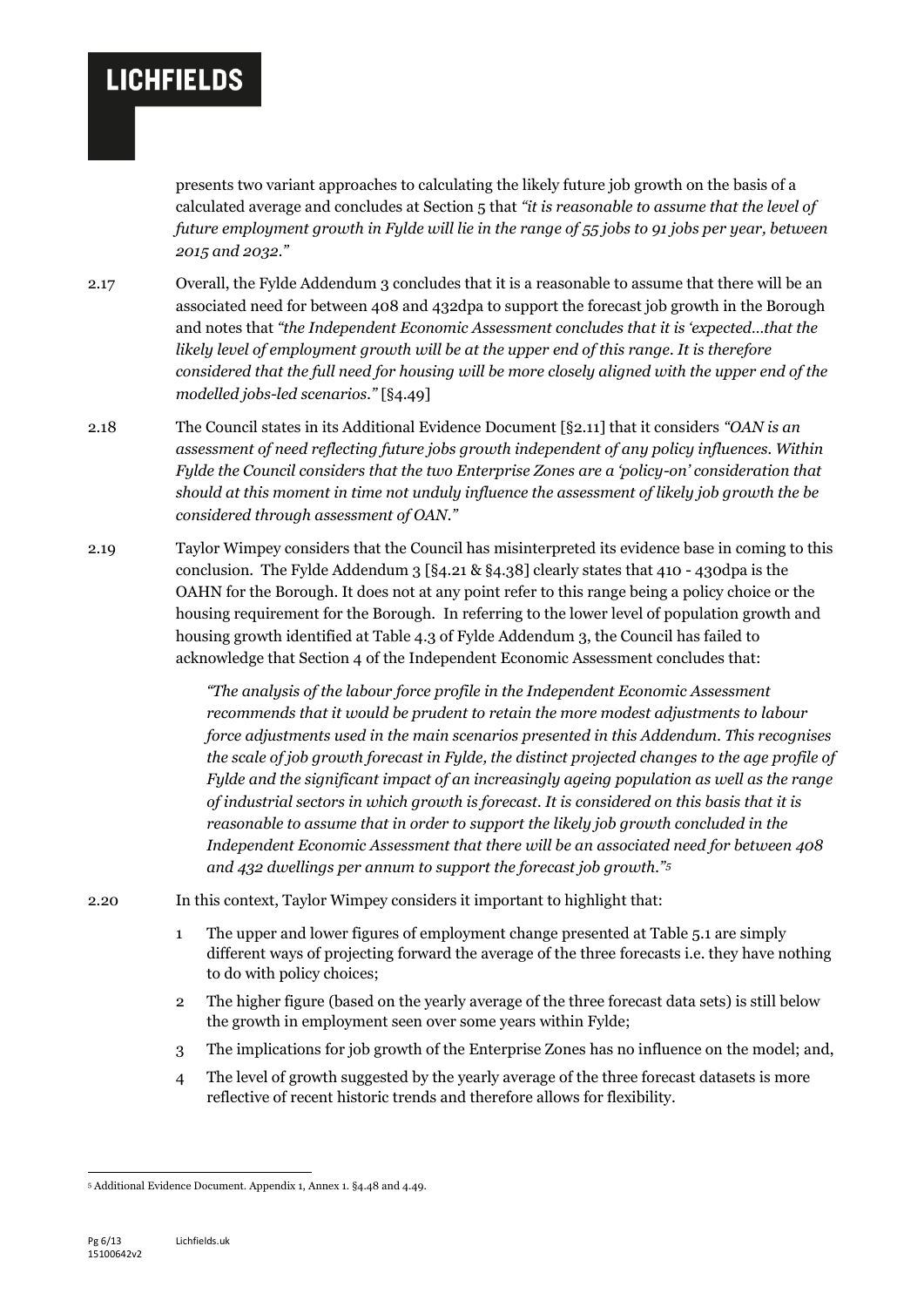2.21 The Independent Economic Assessment concludes that:

*"The level of growth suggested by the yearly average of the three forecast datasets is more reflective of recent historic trends than the three-year moving average, albeit it is still below the growth in employment seen over some years within Fylde. The implications for job growth of local interventions, such as the Enterprise Zones at Blackpool Airport and Warton, also needs to be noted, despite sufficient evidence not yet being available to make specific adjustments to the baseline forecasts. Therefore, on balance, it is considered that the likely level of employment growth will be at the upper end of the range suggested by the yearly and three-year moving averages." [Lichfields emphasis]*

2.22 It is right and proper that consideration of OAHN seeks to address economic growth needs and the Council has failed to acknowledge that the two Enterprise Zones are already established within the Borough and represent a key part of the largest concentration of aerospace activity within the UK. They cannot therefore be considered as 'policy-on' consideration. Furthermore, whilst recent job growth at the Enterprise Zone may have been slower than anticipated, this has to be seen in the context of a Plan with a time horizon that stretches to 2032.

2.23 The approach relating to Enterprise Zones is further clarified in Fylde Addendum 3, which states that "AMION consider that there is not sufficient evidence to include an allowance under the baseline scenario for additional employment growth in Fylde from the Enterprise Zones." [§4.19]. It is therefore totally unnecessary for the Council to make any 'planning judgement' on the implications of additional job growth at the two Enterprise Zones in selecting its OAHN from the range identified within its evidence base as this has not been factored into the baseline forecasts.

2.24 The Council's position completely disregards the creation of new jobs at the Enterprise Zones over the plan period. This not only conflicts with its economic strategy, but also fails to take into account the need to attract more residents of working age to the Borough in order to create a more balanced community and one that is able to provide a better match with the skilled employment opportunities that are likely to be generated. This gives further weight to the argument that the OAHN should be at the upper end of the 410dpa – 430dpa range identified by Turley in its Fylde Addendum 3.

2.25 Taylor Wimpey recognises that in certain cases, there may be a requirement to make a 'planning judgement' in relation to balancing housing needs and employment growth. However, in making its 'planning judgement' the Council is clearly seeking to justify a lower housing requirement than is evidenced by the work produced by Turley and AMION. The Council's evidence base concludes that there will be a need for 432dpa to support the forecast job growth and the Fylde Addendum 3 is clear that "*the full need for housing will be more closely aligned with the upper end of the modelled jobs-led scenarios"* [§4.49].

2.26 It is imperative that the Council is planning for realistic levels of growth and it is disingenuous for the Additional Evidence Document [§2.20] to state that *"planning for the provision of 415 dwellings per annum evidently provides a significant level of headroom against this lower projection of need."* In seeking to balance housing needs and employment growth, the Council should ensure that its economic and housing strategies are aligned. A failure to do so means that the plan is not positively prepared and the full housing needs of the Borough will not be met.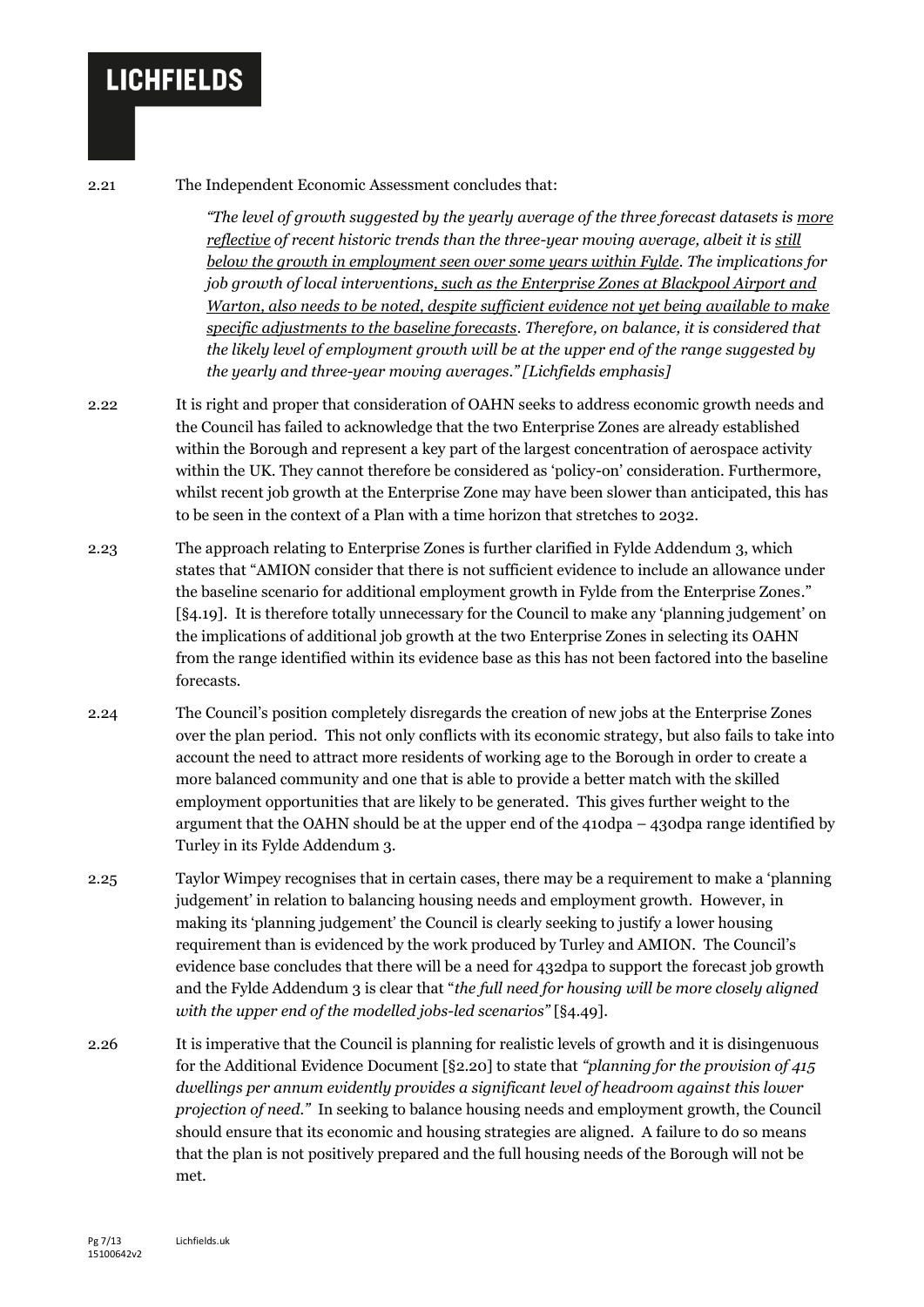#### **e) Is a further upward adjustment for the delivery of affordable housing justified?**

- 2.27 The SHMA Addendum 1 identifies an affordable housing requirement of 249 dpa. The Council's Housing Requirements Paper (July 2016) [§70] suggests that there is a need to uplift the overall housing provision above the demographic baseline to address affordability issues. At 30% delivery (i.e. the target in the FCLP), this would equate to 830 dpa.
- 2.28 Whilst it is recognised that this level of housing is unlikely to be ever be achieved in Fylde, given that this is more than four-times the number of dwellings (net) the Borough has consistently delivered in the past  $(199$  dpa over the past decade<sup>6</sup>), a further uplift is required to make a meaningful contribution to reduce the affordable housing need. Taylor Wimpey considers that a further 10% upwards adjustment should be applied to the OAHN to go a meaningful way to address affordable housing needs.

#### **2. Does the updated jobs growth assessment have any implications for the overall economic development strategy set out within the plan?**

- 2.29 Whilst Taylor Wimpey does not wish to make detailed comment on this issue at the current time, it notes that the housing and economic strategies in the local plan must be aligned.
	- **3. In relation to gypsies, travellers and travelling showpeople, are the housing needs of those people who do not meet the new definition set out in Annex 1 of the national Planning Policy for Traveller Sites included in the SHMA assessments?**
- 2.30 Taylor Wimpey does not wish to make any comment on this issue at this time.

### **3.0 Session 2: Housing Requirement**

**1 Based on the submitted new evidence the Council is proposing that the housing requirement for the plan period would be 415 dpa (8,715 dwellings) rather than the 370 dpa currently set out within the plan. On what basis has 415 dpa been determined as the housing requirement figure? Does the evidence support a lower or higher figure?**

**and**

#### **2 Will this figure ensure that the plan meets the full objectively assessed housing needs identified in the SHMA Addendum 3?**

3.1 As set out in detail in our September 2017 Representations, Taylor Wimpey considers that the Council has provided no justification for the 415 dpa figure other than that it sits somewhere within the 410dpa – 430dpa range identified by Turley in its *'Fylde Addendum 3: Analysis of the OAN in light of the 2014-based SNPP and SNHP'* [Fylde Addendum 3] which forms Appendix 1 of Annex 1 of the Additional Evidence Document.

1

<sup>6</sup> Turley (May 2015): Fylde Addendum 2: Analysis of Housing Need in light of the 2012 Sub-National Household Projections, paragraph 4.32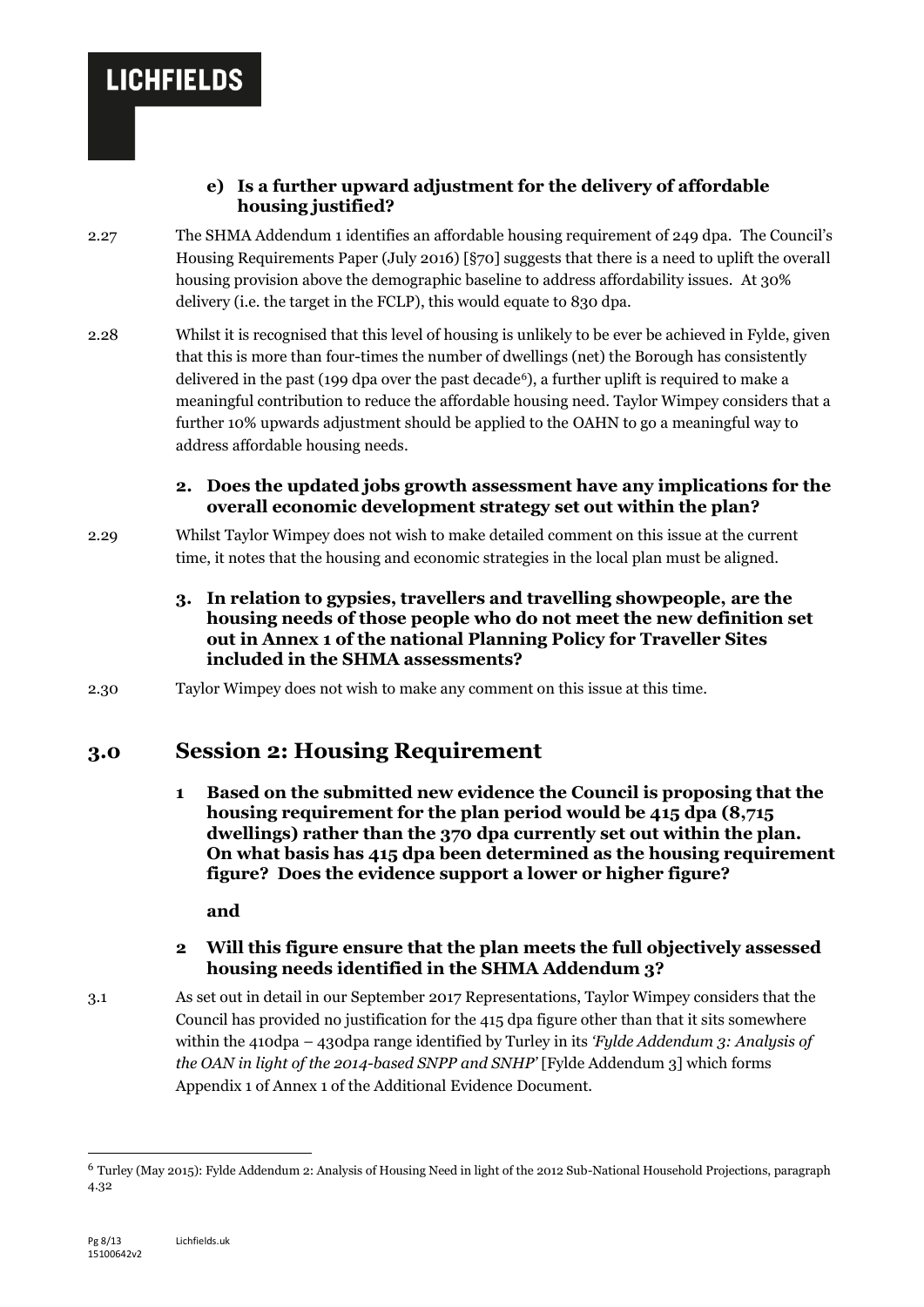- 3.2 There is no reference anywhere within Fylde Addendum 3 that states the Borough's housing requirement is 415 dpa and in fact, the document clearly suggests that the full need for housing is more closely aligned with the upper end of the range identified i.e. 430dpa.
- 3.3 Taylor Wimpey remains firmly of the view that the Borough's housing requirement is significantly higher than 415 dpa, and higher even than the 430dpa figure. This reasoning for this is set out in detail within Taylor Wimpey's September 2017 Representations.

### **4.0 Session 3: Housing – Site Allocations, 5 Year Housing Land Supply and the Settlement Hierarchy**

- **1 In the light of the Council's updated site allocations and site delivery methodology:**
	- **a) Is the amount of housing proposed for each site justified having regard to any constraints and the provision of necessary infrastructure?**
	- **b) Are the Council's revisions to the methodology for site delivery and adjustments to the build out rates reasonable and justified?**
	- **c) Is the housing trajectory realistic for each updated allocation: are there any sites which might not be delivered in accordance with the timescale set out in the trajectory?**
- 4.1 As set out in the September 2017 Representations, Lichfields has reviewed the Council's methodology used to identify its claimed level of supply and considers that it is unsound. Furthermore, it does not fully reflect discussions around the table at the Stage 2 Hearings Sessions. A general consensus was reached between all parties (including the Council) in relation to the delivery of many sites in the trajectory, and that it was understood that this would be accurately reflected when the Council produced and published its updated 5YHLS position for consultation. A joint statement setting out how this is not the case was also prepared by representatives of the development industry who were in attendance at the Stage 2 Hearing Sessions and submitted alongside the September 2017 Representations.
- 4.2 Taylor Wimpey provided full details in the September 2017 Representations regarding the sites which it is considered the Council has over-estimated delivery.
- 4.3 Since the September 2017 Representations, an appeal decision for Kilnhouse Lane<sup>7</sup> has been issued (16th November 2017). The Kilnhouse Lane Inspector raised concerns that the Council has been over-optimistic regarding the delivery of housing in the relevant 5 year period [§19]. In particular, the Inspector found that the Council's evidence did not justify including the smaller sites at Fairways (HS12), Whitehalls (HSS6), Sunnybank Mill (HS28), Thornhill Caravan Park (HS41), Wrea Green (HS47) and Newton Hall (HS51) within the 5 year supply.
- 4.4 Furthermore, the Inspector also made particular mention of the Queensway (HSS1) site as an example of a contested larger site that would not be achievable, as it does not yet have an agreed means of access. Despite the claim in the Council's October 2017 Response, that its delivery rate

<sup>-</sup><sup>7</sup> PINS ref: APP/M2325/W/16/3164516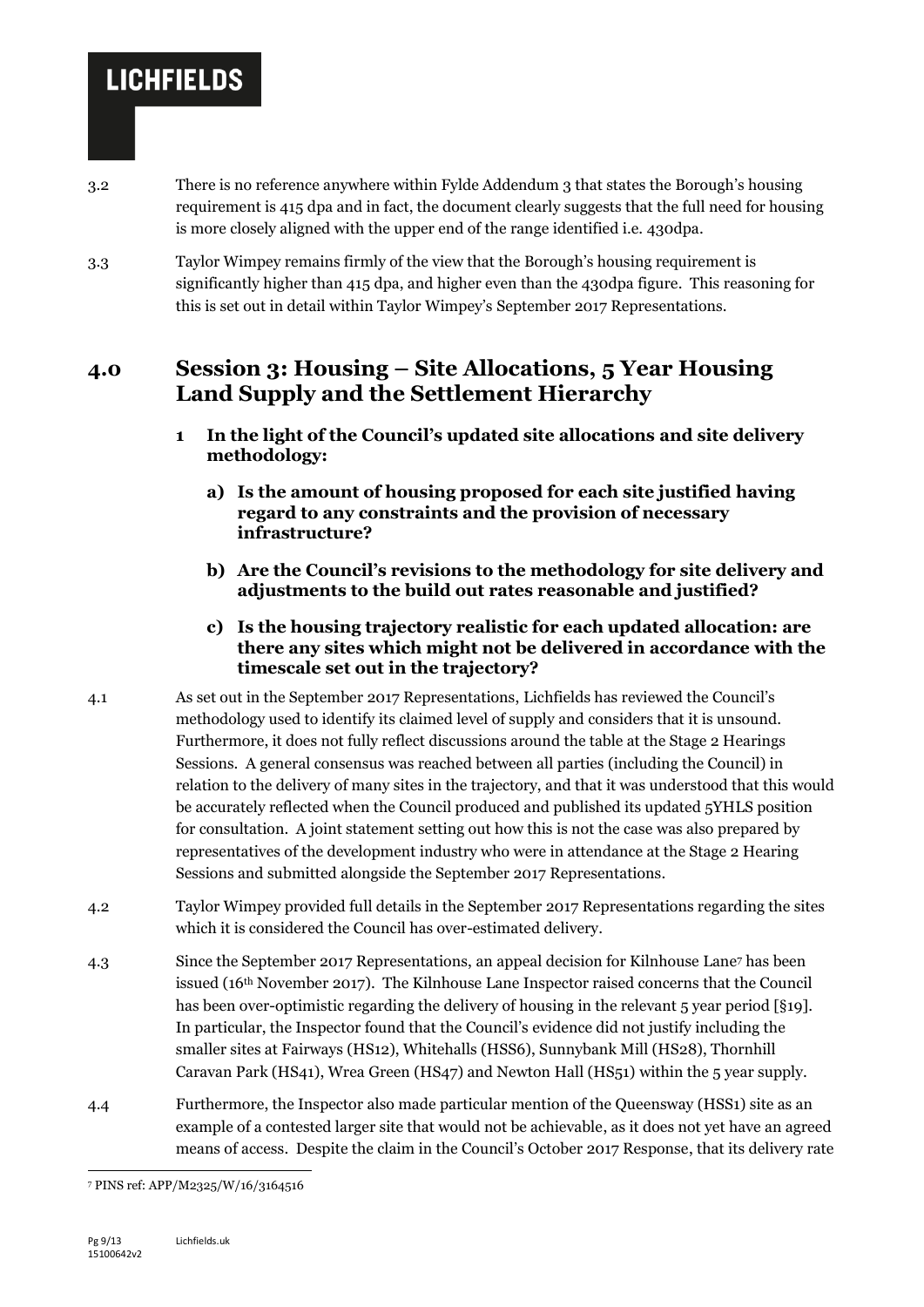of 100dpa is based on evidence from the developer, the Kilnhouse Lane Inspector did not accept a build rate of 100 units per year on this site as such a build rate has rarely been shown to have been achieved by the developer in the past [§20].

- 4.5 The 5-year housing land supply should therefore be reduced to reflect the agreed position and the findings of the Kilnhouse Lane Inspector.
	- **2 It has been suggested that the 10% non-implementation rate should be applied to all sites with planning permission, not just small sites: is this approach justified? What implications, if any, would this have on housing supply, specifically the 5 year housing land supply, if it was applied across the board? Does evidence support the use of a higher 20% non-implementation rate for small sites?**
- 4.6 As set out in the September 2017 Representations, Taylor Wimpey considers that a minimum 20% discount for non-delivery should be applied to small site commitments.
- 4.7 In the Council's October 2017 Response, it argues that no evidence is provided to support the contention that the 10% allowance is insufficient. The Council sets out at page 43 of its October 2017 Response, how 61 units were the subject of a lapsed planning permission from 2011 to 2017 and represent approximately 11% of the implementable planning permissions during that period. The Council contends that this justifies a 10% reduction.
- 4.8 Lapsed planning permissions however, are just one reason why the anticipated number of units from small sites will not actually be delivered. Therefore whilst the Council's 10% allowance will, based on past evidence, almost (but not quite) account for lapsed planning permissions, it will not account for all non-delivery. In Lichfields broad experience of this type of work, smaller sites often experience non-delivery for a multitude of reasons including but not limited to lapsed permissions (e.g. individual landowners with no immediate desire or need to see a site delivered, unlike a commercial housebuilder). A 10% reduction from small sites is therefore likely to under-estimate the scale of under-delivery and a reduction of at least 20% should be applied.
- 4.9 It should be noted that even with a 20% reduction, the Council's anticipated trajectory would still see 262 dwellings from small sites within the 5YHLS at an average rate of 52 completions per year. As set out in the September 2017 Representations this is substantially higher than past rates of development on small sites.
	- **3 In my letter of 3 July 2017 I asked the Council for further clarification on their preferred approach to delivering the identified shortfall in housing delivery using the Liverpool method (across the plan period). In light of the Council's evidence on bringing sites forward for delivery and the availability of additional sites, is the use of the Liverpool method justified?**
- 4.10 During the Stage 2 Hearing Sessions the Inspector acknowledged that the Council had failed to justify the use of the Liverpool method and invited the Council to do so. However, the Council has failed to provide any robust evidence to justify the use of the Liverpool method.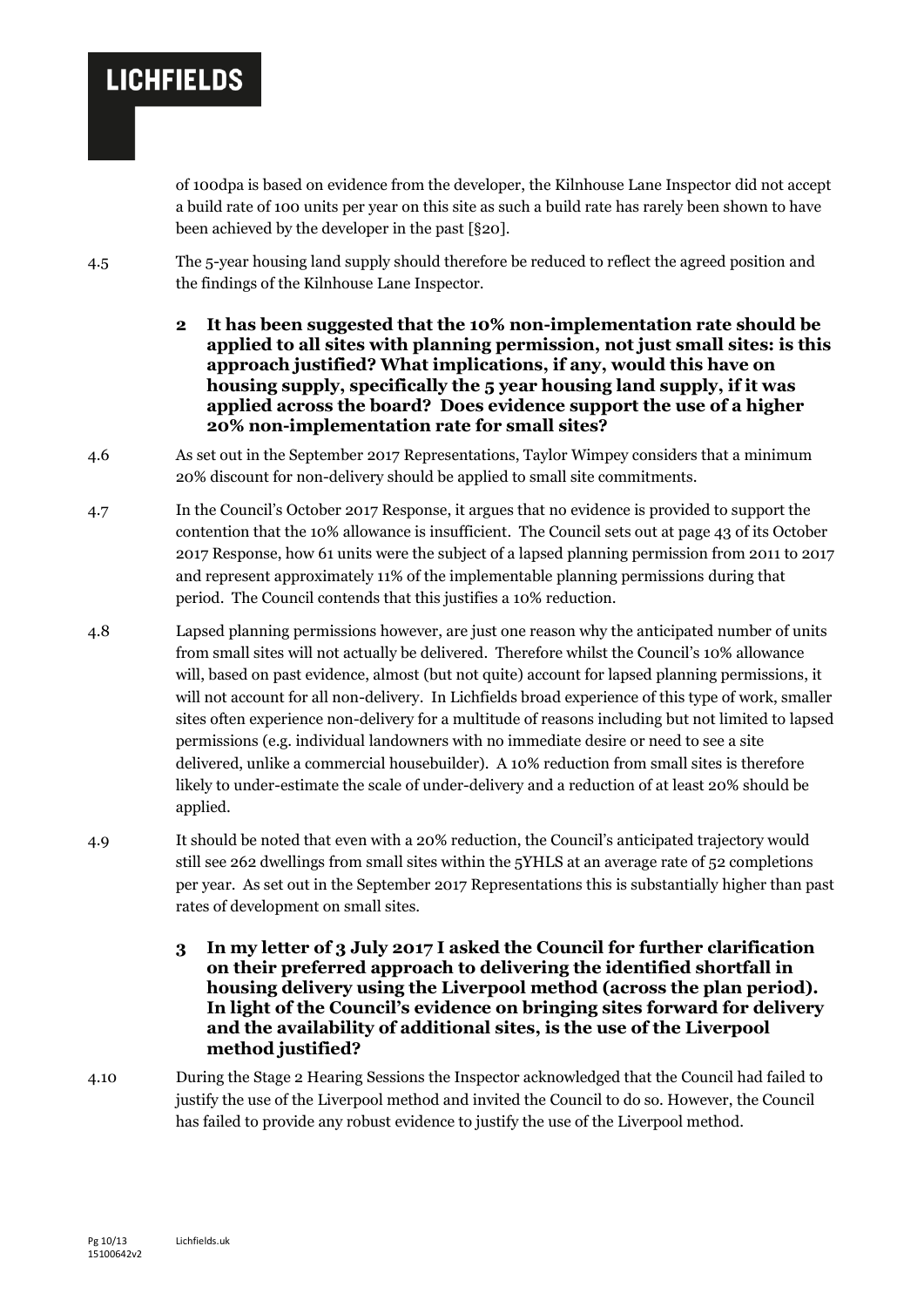4.11 Taylor Wimpey has sought legal advice on the subject, a copy of which was included with the September 2017 Representations and states that:

> *"Thirdly, as a result of the above and the fact that the Council admits that it has not sought to advance identified sites or identify additional sites, the Council cannot use the alleged inability of early delivery as a reason for adopting the Liverpool approach it seeks to advocate4 contrary to the inspector's clear indication in favour of the orthodox Sedgefield approach." [§12]*

- 4.12 In the Council's October 2017 Response, it maintained that the Liverpool method is a widely recognised and accepted method for assessing the 5-year supply and referenced that it was used in Blackpool and Preston (2015). Whilst Taylor Wimpey does not contest that the Liverpool approach is a valid method in cases where it can be fully justified and supported by robust evidence, Fylde Council has not provided any such justification or evidence.
- 4.13 Taylor Wimpey strongly objects to the use of the Liverpool method in Fylde as it is not justified and conflicts with the objective of the Framework to 'boost significantly' the supply of housing [§47]. The Sedgefield method should therefore be used.
- 4.14 The use of the Sedgefield method in Fylde has recently been endorsed by the Kilnhouse Lane Appeal Inspector in the appeal decision dated  $16<sup>th</sup>$  September 2017<sup>8</sup>. The Inspector's concluded that the urgent need for housing outweighs the arguments put forward by the Council with regard to the seriousness of the shortfall, a past housing moratorium, the unlikelihood of neighbouring authorities assisting with addressing the housing need and the requirement for Local Plans to be realistic.
	- **4 The Council in EL7.002 confirm that they have a 5 year housing land supply (5YHLS) whether Sedgefield (5.1 years) or Liverpool (6.4 years) is used. A recent Council planning policy statement (dated September 2017) produced for an appeal (PINS ref: APP/M2325/W/16/3174723) indicates that the supply is now 4.9 years using the Sedgefield approach or 6.2 years using the Liverpool method. Can the Council comment on their update and its implications for housing land supply within the plan? Will the housing provision have a reasonable prospect of delivering a 5 year housing land supply at the point of adoption of the plan?**
- 4.15 The Council claimed a 5.1 year supply based on the Sedgefield Method in the consultation on additional evidence [EL7.002]. In the September 2017 Representations, Taylor Wimpey demonstrated that the Council's actual supply was 4.3 years [Table 6].
- 4.16 In the Council's October 2017 Response, following the Mains Lane appeal<sup>9</sup> the Council presents an amended 5 year supply position which includes the following amendments.
	- 1 A reduction of **70** from the supply due to site specific information;
	- 2 A reduction of **35** from the historic completions due to a correction to historic demolitions; and,
	- 3 A reduction of **25** from the supply due to a correction to the future demolitions allowance.

<sup>1</sup> <sup>8</sup> PINS ref: APP/M2325/W/16/3164516

<sup>9</sup> PINS ref: APP/M2325/W/16/3174723)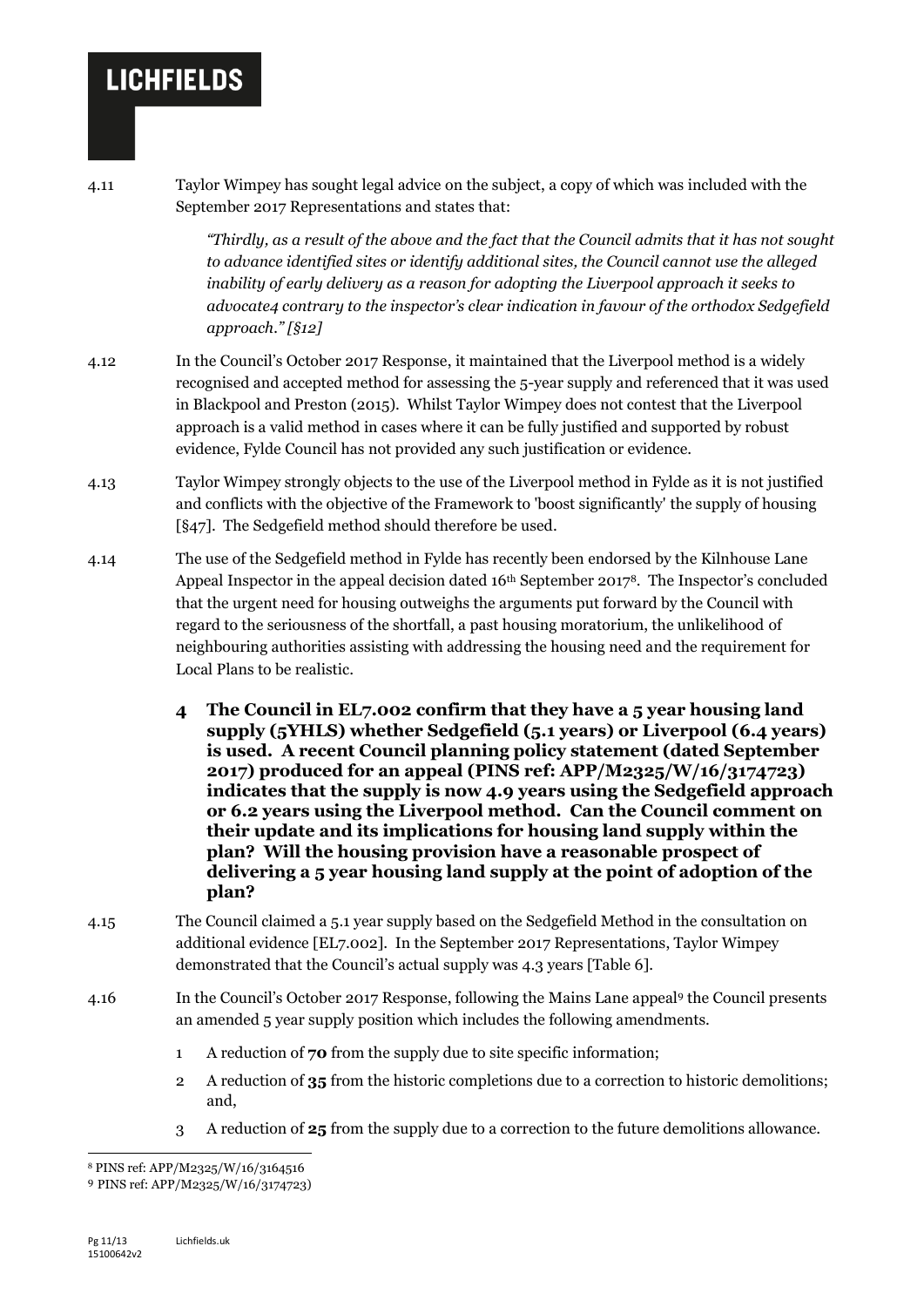4.17 The overall reduction of 70 from the supply is made up of:

- 1 The removal of site HS27 (Oaklands Caravan Park) **53** dwellings;
- 2 The removal of site HS65 (Dalmeny Hotel) **34** dwellings;
- 3 The addition of **20** dwellings to the supply from site HS14 (AXA);
- 4 The reduction of **3** dwellings from site HS44 (Coastal Dune Road);
- 5 The addition of **15** dwellings from site HS52 (Cobweb Barn, Oak Lane, Newton); and,
- 6 A reduction of **15** dwellings from site HS53 (Singleton Village, Singleton).
- 4.18 Table 2 below updates Table 6 from the September 2017 Representations taking into account the adjustments above. The removal of site HS27 was included in Taylor Wimpey's calculated 5 year supply in the September 2017 Representations but none of the other sites at §4.17 were. Therefore in terms of the supply, the adjustments at §4.17 result in a reduction of 70 from the Council's claimed supply but a reduction of 17 from the supply based on Lichfields;' analysis.
- 4.19 As set out in Table 2 below, applying the adjustments to Table 6 of the September 2017 Representations results in a claimed supply of 4.9 years from the Council (as set out in the Council's October 2017 Response) but a supply of just 4.2 years based on Taylor Wimpey's analysis of the 5 year supply, based on the Sedgefield method and an OAN of 415dpa. Using an OAN of 430dpa, which should be the minimum, would result in a supply of just 4.0 years.
- 4.20 The Kilnhouse Lane decision explains that due to concerns over delivery (see §§4.3-4.5 above) the Council's claimed 4.9 year housing land supply should be further reduced (para 20). This, along with the Mains Lane decision serves to emphasise and validate the serious concerns surrounding the fragility of the supply of housing in Fylde. There is therefore, a clear and pressing need for further sites to be allocated. Without further sites, there is no certainty that a five year supply can be provided and therefore the local plan cannot be found sound.
	- **5 In the Settlement Hierarchy Note (July 2017) (part of EL7.002), the Council concludes that there is no justification for altering the positions of Wrea Green and Elswick within the settlement hierarchy. Does the evidence support this approach?**
- 4.21 Taylor Wimpey does not have any specific comments to make on this issue but as has been made clear in previous submissions that Kirkham and Wesham is considered to be a suitable location to which additional balanced and sustainable growth should be directed.